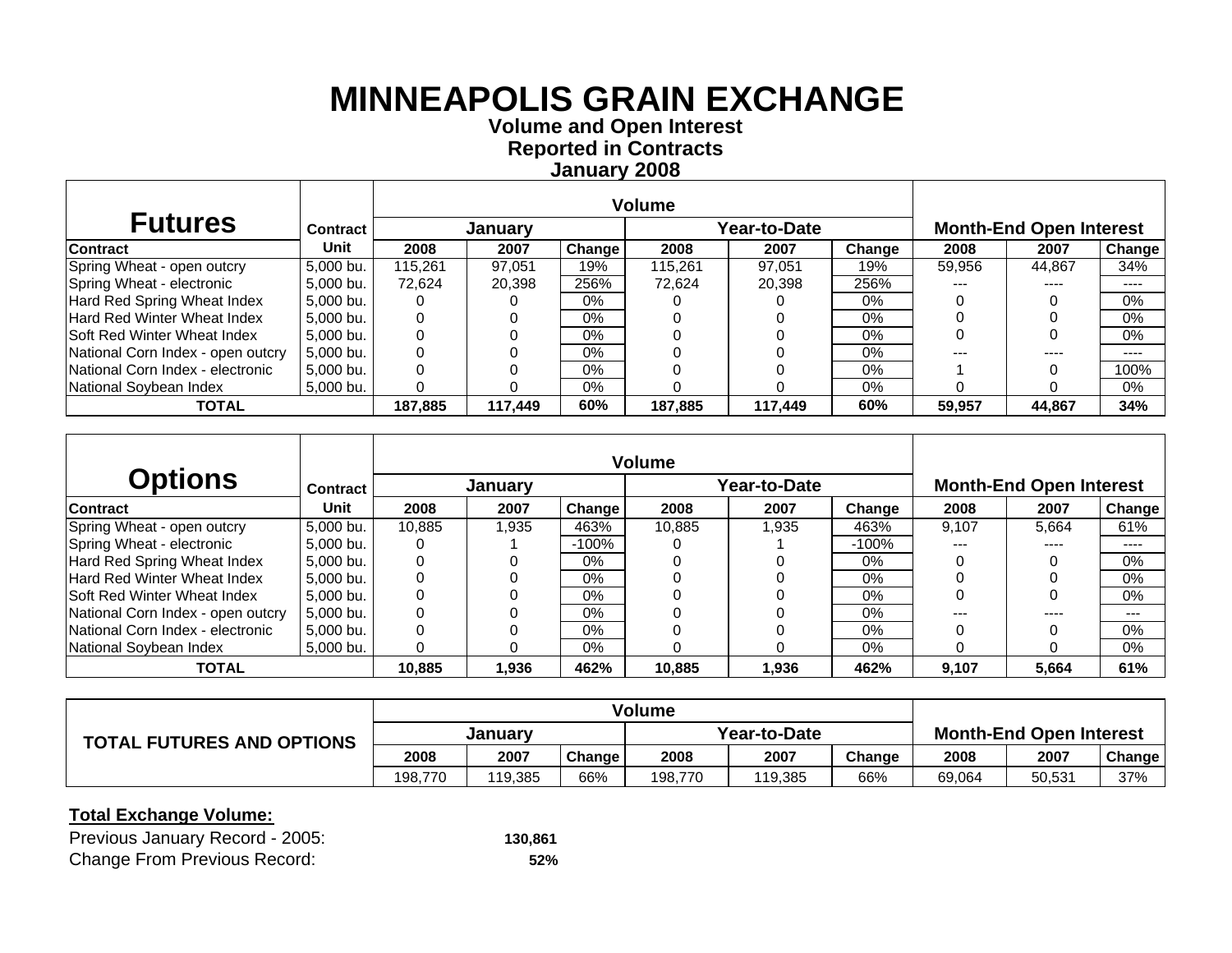**Volume and O pen Interest Re ported in Contracts Februar y 2008**

| <b>Futures</b>                     | Contract  |         | <b>February</b> |        |         | Year-to-Date |        |        | <b>Month-End Open Interest</b> |           |
|------------------------------------|-----------|---------|-----------------|--------|---------|--------------|--------|--------|--------------------------------|-----------|
| <b>Contract</b>                    | Unit      | 2008    | 2007            | Change | 2008    | 2007         | Change | 2008   | 2007                           | Change    |
| Spring Wheat - open outcry         | 5.000 bu. | 105.633 | 112.434         | -6%    | 220.894 | 209.485      | 5%     | 48.052 | 55.018                         | -13%      |
| Spring Wheat - electronic          | 5.000 bu. | 70.140  | 32,881          | 113%   | 142.764 | 53.279       | 168%   | $---$  | ----                           | $- - - -$ |
| Hard Red Spring Wheat Index        | 5.000 bu. |         |                 | $0\%$  |         |              | $0\%$  |        |                                | $0\%$     |
| Hard Red Winter Wheat Index        | 5,000 bu. |         |                 | $0\%$  |         |              | $0\%$  |        |                                | 0%        |
| <b>Soft Red Winter Wheat Index</b> | 5.000 bu. |         |                 | $0\%$  |         |              | $0\%$  |        |                                | 0%        |
| National Corn Index - open outcry  | 5.000 bu. |         |                 | $0\%$  |         |              | $0\%$  |        | ----                           | $- - - -$ |
| National Corn Index - electronic   | 5.000 bu. |         |                 | $0\%$  |         |              | $0\%$  |        |                                | $0\%$     |
| National Soybean Index             | 5,000 bu. |         |                 | $0\%$  |         |              | $0\%$  |        |                                | $0\%$     |
| <b>TOTAL</b>                       |           | 175.773 | 145.315         | 21%    | 363,658 | 262.764      | 38%    | 48,052 | 55,018                         | $-13%$    |

|                                    |                 |        |                 |        | <b>Volume</b> |              |        |       |                                |        |
|------------------------------------|-----------------|--------|-----------------|--------|---------------|--------------|--------|-------|--------------------------------|--------|
| <b>Options</b>                     | <b>Contract</b> |        | <b>February</b> |        |               | Year-to-Date |        |       | <b>Month-End Open Interest</b> |        |
| <b>Contract</b>                    | Unit            | 2008   | 2007            | Change | 2008          | 2007         | Change | 2008  | 2007                           | Change |
| Spring Wheat - open outcry         | 5,000 bu.       | 14.554 | 2.015           | 622%   | 25.439        | 3.950        | 544%   | 9.585 | 3.097                          | 209%   |
| Spring Wheat - electronic          | 5,000 bu.       |        |                 | 0%     |               |              | -100%  | ---   | ----                           | ----   |
| Hard Red Spring Wheat Index        | 5.000 bu.       |        |                 | $0\%$  |               |              | $0\%$  |       |                                | $0\%$  |
| <b>Hard Red Winter Wheat Index</b> | 5,000 bu.       |        |                 | $0\%$  |               |              | $0\%$  |       |                                | 0%     |
| ISoft Red Winter Wheat Index       | 5,000 bu.       |        |                 | $0\%$  |               |              | $0\%$  |       |                                | $0\%$  |
| National Corn Index - open outcry  | 5.000 bu.       | 0      | 0               | $0\%$  |               |              | $0\%$  |       |                                | $---$  |
| National Corn Index - electronic   | 5,000 bu.       |        |                 | $0\%$  |               |              | $0\%$  |       |                                | $0\%$  |
| National Sovbean Index             | 5.000 bu.       |        | 0               | $0\%$  |               |              | $0\%$  |       |                                | $0\%$  |
| <b>TOTAL</b>                       |                 | 14,554 | 2,015           | 622%   | 25,439        | 3,951        | 544%   | 9,585 | 3,097                          | 209%   |

| <b>TOTAL FUTURES AND OPTIONS</b> | <b>February</b> |         |               | Year-to-Date |         |        | <b>Month-End Open Interest</b> |        |        |
|----------------------------------|-----------------|---------|---------------|--------------|---------|--------|--------------------------------|--------|--------|
|                                  | 2008            | 2007    | <b>Change</b> | 2008         | 2007    | Change | 2008                           | 2007   | Change |
|                                  | 190,327         | 147.330 | 29%           | 389,097      | 266,715 | 46%    | 57,637                         | 58,115 | $-1%$  |

| Previous February Record - 2005:    | 175.748 |
|-------------------------------------|---------|
| <b>Change From Previous Record:</b> | 8%      |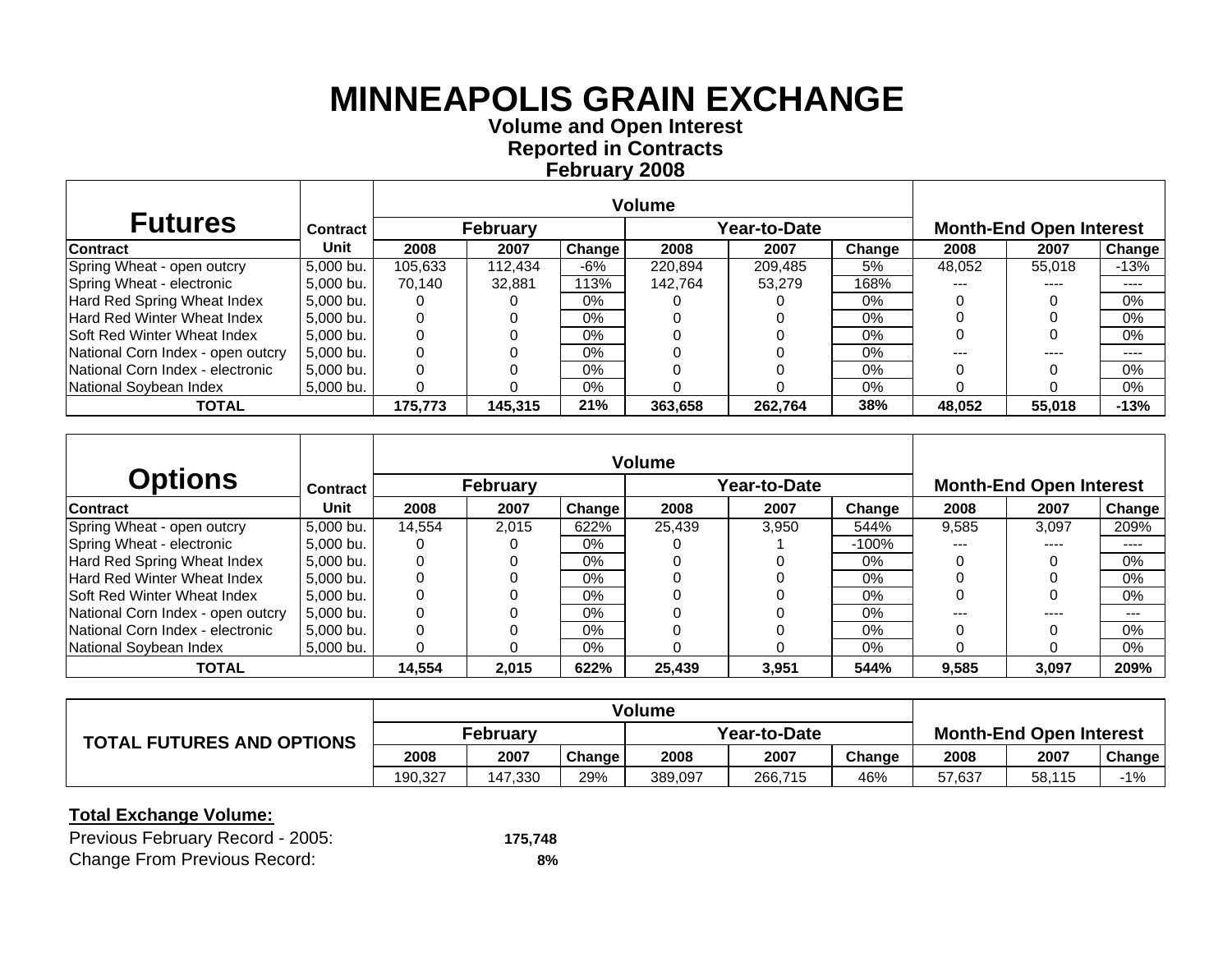**Volume and O pen Interest Re ported in Contracts March 2008**

| <b>Futures</b>                     | Contract  |         | <b>March</b> |        |         | Year-to-Date |        |        | <b>Month-End Open Interest</b> |           |
|------------------------------------|-----------|---------|--------------|--------|---------|--------------|--------|--------|--------------------------------|-----------|
| <b>Contract</b>                    | Unit      | 2008    | 2007         | Change | 2008    | 2007         | Change | 2008   | 2007                           | Change    |
| Spring Wheat - open outcry         | 5.000 bu. | 53.281  | 87.703       | $-39%$ | 274.175 | 297.188      | -8%    | 47.514 | 51.461                         | -8%       |
| Spring Wheat - electronic          | 5.000 bu. | 50,063  | 24,743       | 102%   | 192.827 | 78.022       | 147%   | $---$  | ----                           | $- - - -$ |
| Hard Red Spring Wheat Index        | 5.000 bu. |         |              | $0\%$  |         |              | $0\%$  |        |                                | $0\%$     |
| Hard Red Winter Wheat Index        | 5,000 bu. |         |              | $0\%$  |         |              | $0\%$  |        |                                | 0%        |
| <b>Soft Red Winter Wheat Index</b> | 5.000 bu. |         |              | $0\%$  |         |              | $0\%$  |        |                                | 0%        |
| National Corn Index - open outcry  | 5.000 bu. |         |              | $0\%$  |         |              | $0\%$  |        | ----                           | $- - - -$ |
| National Corn Index - electronic   | 5,000 bu. |         |              | $0\%$  |         |              | $0\%$  |        |                                | $0\%$     |
| National Soybean Index             | 5,000 bu. |         |              | $0\%$  |         |              | 0%     |        |                                | $0\%$     |
| <b>TOTAL</b>                       |           | 103.344 | 112.446      | -8%    | 467,002 | 375.210      | 24%    | 47,514 | 51,461                         | $-8%$     |

|                                    |                 |       |              |               | <b>Volume</b> |              |        |        |                                |        |
|------------------------------------|-----------------|-------|--------------|---------------|---------------|--------------|--------|--------|--------------------------------|--------|
| <b>Options</b>                     | <b>Contract</b> |       | <b>March</b> |               |               | Year-to-Date |        |        | <b>Month-End Open Interest</b> |        |
| <b>Contract</b>                    | Unit            | 2008  | 2007         | <b>Change</b> | 2008          | 2007         | Change | 2008   | 2007                           | Change |
| Spring Wheat - open outcry         | 5,000 bu.       | 1.906 | 3.037        | $-37%$        | 27.345        | 6.987        | 291%   | 10.463 | 5.331                          | 96%    |
| Spring Wheat - electronic          | 5,000 bu.       |       |              | 0%            |               |              | -100%  | ---    | ----                           | ----   |
| Hard Red Spring Wheat Index        | 5.000 bu.       |       |              | $0\%$         |               |              | $0\%$  |        |                                | $0\%$  |
| <b>Hard Red Winter Wheat Index</b> | 5,000 bu.       |       |              | $0\%$         |               |              | $0\%$  |        |                                | $0\%$  |
| ISoft Red Winter Wheat Index       | 5,000 bu.       |       |              | $0\%$         |               |              | $0\%$  |        |                                | $0\%$  |
| National Corn Index - open outcry  | 5.000 bu.       | 0     | 0            | $0\%$         |               |              | $0\%$  |        |                                | $---$  |
| National Corn Index - electronic   | 5,000 bu.       |       |              | $0\%$         |               |              | $0\%$  |        |                                | $0\%$  |
| National Sovbean Index             | 5.000 bu.       | 0     | 0            | $0\%$         |               |              | $0\%$  |        |                                | $0\%$  |
| <b>TOTAL</b>                       |                 | 1,906 | 3,037        | $-37%$        | 27,345        | 6,988        | 291%   | 10.463 | 5,331                          | 96%    |

| <b>TOTAL FUTURES AND OPTIONS</b> | <b>March</b> |         |        | Year-to-Date |         |        | <b>Month-End Open Interest</b> |        |        |
|----------------------------------|--------------|---------|--------|--------------|---------|--------|--------------------------------|--------|--------|
|                                  | 2008         | 2007    | Change | 2008         | 2007    | Change | 2008                           | 2007   | Change |
|                                  | 105,250      | 115.483 | $-9%$  | 494,347      | 382,198 | 29%    | 57.977                         | 56,792 | 2%     |

| Previous March Record - 2007:       | 115.483 |
|-------------------------------------|---------|
| <b>Change From Previous Record:</b> | -9%     |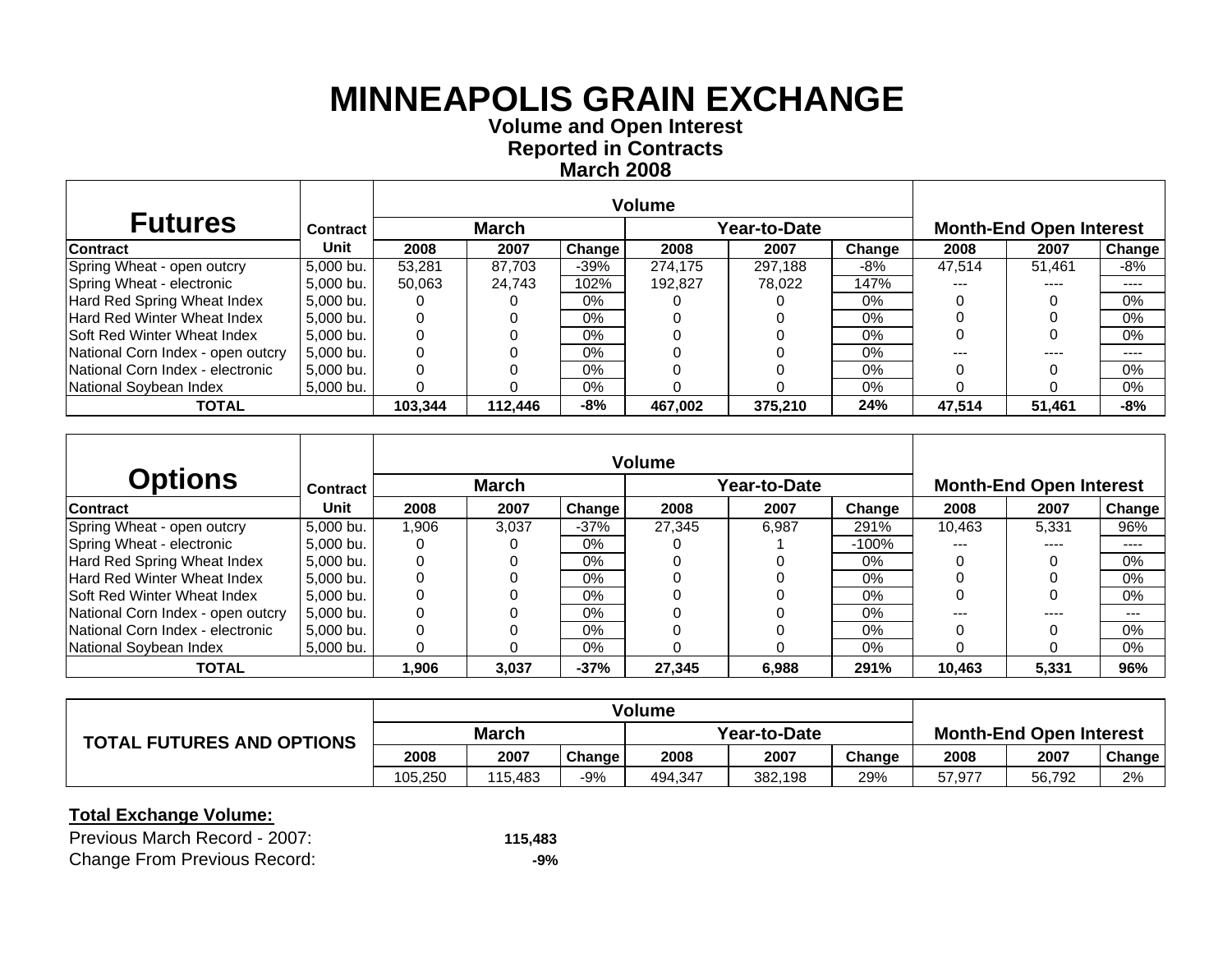**Volume and O pen Interest Re ported in Contracts April 2008**

| <b>Futures</b>                     | <b>Contract</b> |        | April   |        |         | Year-to-Date |        |        | <b>Month-End Open Interest</b> |           |
|------------------------------------|-----------------|--------|---------|--------|---------|--------------|--------|--------|--------------------------------|-----------|
| <b>Contract</b>                    | Unit            | 2008   | 2007    | Change | 2008    | 2007         | Change | 2008   | 2007                           | Change    |
| Spring Wheat - open outcry         | 5,000 bu.       | 49,590 | 135,687 | $-63%$ | 323.765 | 432.875      | $-25%$ | 43.276 | 55,969                         | $-23%$    |
| Spring Wheat - electronic          | 5,000 bu.       | 41,538 | 42,332  | $-2%$  | 234,365 | 120,354      | 95%    | ---    | ----                           | ----      |
| Hard Red Spring Wheat Index        | 5,000 bu.       |        |         | $0\%$  |         |              | 0%     |        |                                | 0%        |
| <b>Hard Red Winter Wheat Index</b> | 5.000 bu.       |        |         | $0\%$  |         |              | $0\%$  |        |                                | $0\%$     |
| <b>Soft Red Winter Wheat Index</b> | 5.000 bu.       |        |         | $0\%$  |         |              | $0\%$  |        |                                | $0\%$     |
| National Corn Index - open outcry  | 5,000 bu.       |        |         | $0\%$  |         |              | 0%     |        |                                | $- - - -$ |
| National Corn Index - electronic   | 5,000 bu.       |        |         | $0\%$  |         |              | 0%     |        |                                | $0\%$     |
| National Soybean Index             | 5,000 bu.       |        |         | 0%     |         |              | 0%     |        |                                | $0\%$     |
| <b>TOTAL</b>                       |                 | 91,128 | 178,019 | $-49%$ | 558,130 | 553,229      | 1%     | 43,276 | 55,969                         | $-23%$    |

|                                    |                 |       |       |        | <b>Volume</b> |              |        |       |                                |                     |
|------------------------------------|-----------------|-------|-------|--------|---------------|--------------|--------|-------|--------------------------------|---------------------|
| <b>Options</b>                     | <b>Contract</b> |       | April |        |               | Year-to-Date |        |       | <b>Month-End Open Interest</b> |                     |
| <b>Contract</b>                    | Unit            | 2008  | 2007  | Change | 2008          | 2007         | Change | 2008  | 2007                           | Change <sup>1</sup> |
| Spring Wheat - open outcry         | 5,000 bu.       | 3,257 | 4.280 | $-24%$ | 30,602        | 11.267       | 172%   | 6.999 | 4.721                          | 48%                 |
| Spring Wheat - electronic          | 5,000 bu.       | 67    |       | ----   | 67            |              | 6600%  | ---   |                                | ----                |
| Hard Red Spring Wheat Index        | 5.000 bu.       | 0     |       | 0%     |               |              | 0%     |       |                                | $0\%$               |
| <b>Hard Red Winter Wheat Index</b> | 5,000 bu.       |       |       | $0\%$  |               |              | 0%     |       |                                | 0%                  |
| <b>Soft Red Winter Wheat Index</b> | 5.000 bu.       |       |       | $0\%$  |               |              | $0\%$  |       |                                | 0%                  |
| National Corn Index - open outcry  | 5,000 bu.       |       |       | $0\%$  |               |              | $0\%$  |       |                                | ---                 |
| National Corn Index - electronic   | 5.000 bu.       |       |       | $0\%$  |               |              | $0\%$  |       |                                | $0\%$               |
| National Soybean Index             | 5,000 bu.       | 0     |       | 0%     |               |              | 0%     |       |                                | 0%                  |
| <b>TOTAL</b>                       |                 | 3,324 | 4,280 | $-22%$ | 30,669        | 11,268       | 172%   | 6,999 | 4,721                          | 48%                 |

|                                  | <b>Volume</b> |         |        |              |         |        |                                |        |               |
|----------------------------------|---------------|---------|--------|--------------|---------|--------|--------------------------------|--------|---------------|
| <b>TOTAL FUTURES AND OPTIONS</b> | April         |         |        | Year-to-Date |         |        | <b>Month-End Open Interest</b> |        |               |
|                                  | 2008          | 2007    | Change | 2008         | 2007    | Change | 2008                           | 2007   | <b>Change</b> |
|                                  | 94.452        | 182.299 | -48%   | 588.799      | 564.497 | 4%     | 50.275                         | 60,690 | $-17%$        |

| Previous April Record - 2007:       | 182,299 |
|-------------------------------------|---------|
| <b>Change From Previous Record:</b> | -48%    |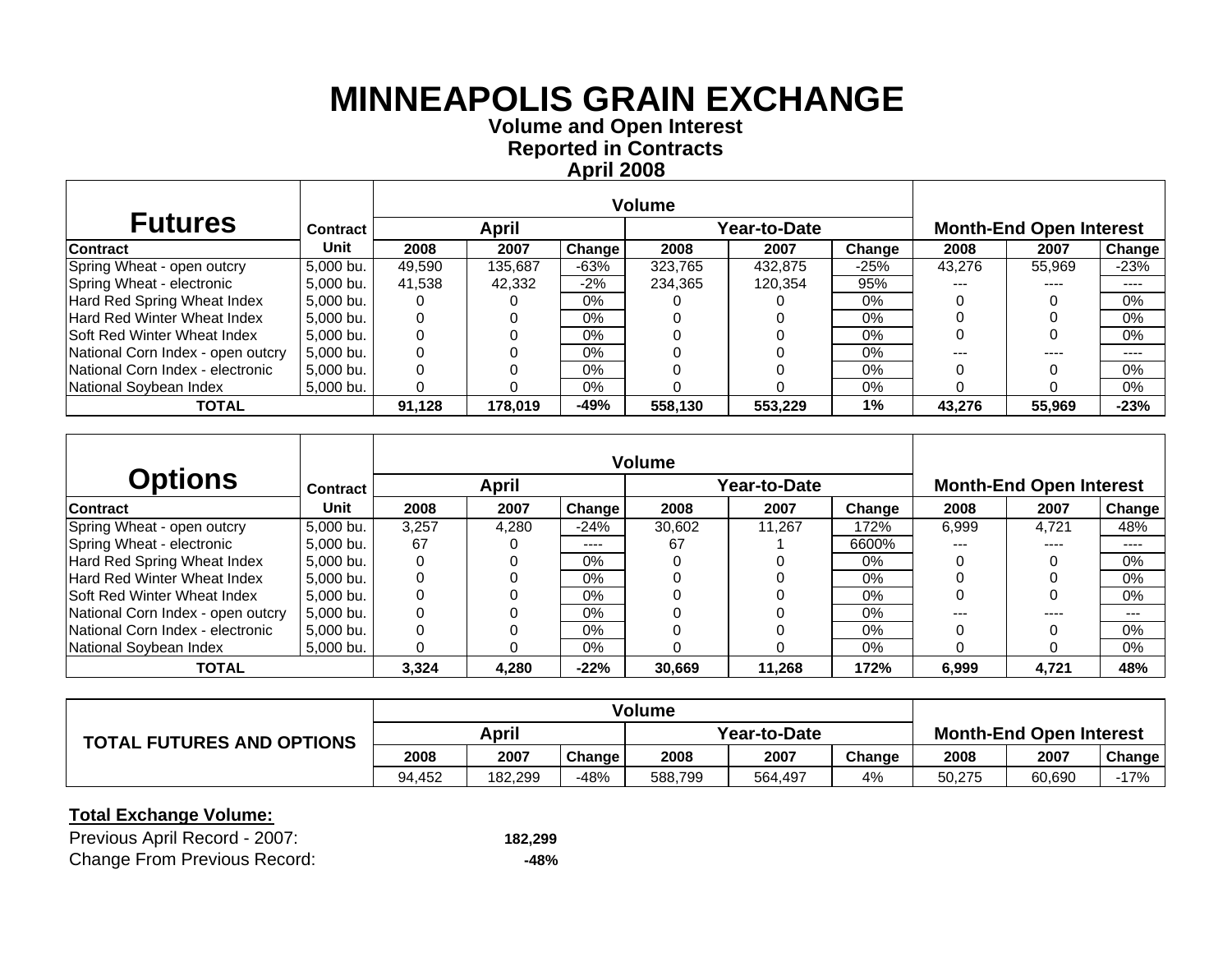**Volume and O pen Interest Re ported in Contracts Ma y 2008**

| <b>Futures</b>                     | <b>Contract</b> |        | May    |        |         | Year-to-Date |        |        | <b>Month-End Open Interest</b> |                            |
|------------------------------------|-----------------|--------|--------|--------|---------|--------------|--------|--------|--------------------------------|----------------------------|
| <b>Contract</b>                    | Unit            | 2008   | 2007   | Change | 2008    | 2007         | Change | 2008   | 2007                           | Change                     |
| Spring Wheat - open outcry         | 5.000 bu.       | 38.501 | 70.828 | -46%   | 362.266 | 503.703      | $-28%$ | 44.690 | 48.882                         | -9%                        |
| Spring Wheat - electronic          | 5.000 bu.       | 34.634 | 15.094 | 129%   | 268.999 | 135.448      | 99%    | ---    | ----                           | ----                       |
| Hard Red Spring Wheat Index        | 5.000 bu.       |        |        | $0\%$  |         |              | 0%     |        |                                | $0\%$                      |
| <b>Hard Red Winter Wheat Index</b> | 5,000 bu.       |        |        | $0\%$  |         |              | 0%     |        |                                | $0\%$                      |
| <b>Soft Red Winter Wheat Index</b> | 5.000 bu.       |        |        | $0\%$  |         |              | 0%     |        |                                | $0\%$                      |
| National Corn Index - open outcry  | 5.000 bu.       |        |        | $0\%$  |         |              | $0\%$  |        | ----                           | $\qquad \qquad - \qquad -$ |
| National Corn Index - electronic   | 5.000 bu.       |        |        | $0\%$  |         |              | $0\%$  |        |                                | $0\%$                      |
| National Soybean Index             | 5,000 bu.       |        |        | $0\%$  |         |              | 0%     |        |                                | $0\%$                      |
| <b>TOTAL</b>                       |                 | 73,135 | 85,922 | $-15%$ | 631,265 | 639.151      | -1%    | 44,690 | 48,882                         | $-9%$                      |

|                                    |             |       |       |        | Volume |                     |        |       |                                |        |
|------------------------------------|-------------|-------|-------|--------|--------|---------------------|--------|-------|--------------------------------|--------|
| <b>Options</b>                     | Contract    |       | May   |        |        | <b>Year-to-Date</b> |        |       | <b>Month-End Open Interest</b> |        |
| <b>Contract</b>                    | <b>Unit</b> | 2008  | 2007  | Change | 2008   | 2007                | Change | 2008  | 2007                           | Change |
| Spring Wheat - open outcry         | 5,000 bu.   | 1.625 | 2.201 | $-26%$ | 32.227 | 13.468              | 139%   | 7.702 | 5,620                          | 37%    |
| Spring Wheat - electronic          | 5,000 bu.   | 272   |       | -----  | 339    |                     | 33800% | ---   | ----                           | ----   |
| Hard Red Spring Wheat Index        | 5.000 bu.   |       |       | 0%     |        |                     | $0\%$  |       |                                | $0\%$  |
| <b>Hard Red Winter Wheat Index</b> | 5.000 bu.   |       |       | 0%     |        |                     | 0%     |       |                                | $0\%$  |
| <b>Soft Red Winter Wheat Index</b> | 5.000 bu.   |       |       | $0\%$  |        |                     | $0\%$  |       |                                | 0%     |
| National Corn Index - open outcry  | 5.000 bu.   |       |       | $0\%$  |        |                     | $0\%$  |       | ----                           | $---$  |
| National Corn Index - electronic   | 5,000 bu.   |       |       | 0%     |        |                     | 0%     |       |                                | $0\%$  |
| National Sovbean Index             | 5.000 bu.   | 0     |       | $0\%$  |        |                     | $0\%$  |       |                                | $0\%$  |
| <b>TOTAL</b>                       |             | 1,897 | 2,201 | $-14%$ | 32,566 | 13,469              | 142%   | 7,702 | 5,620                          | 37%    |

| <b>TOTAL FUTURES AND OPTIONS</b> | May    |        |               | Year-to-Date |         |        | <b>Month-End Open Interest</b> |        |        |
|----------------------------------|--------|--------|---------------|--------------|---------|--------|--------------------------------|--------|--------|
|                                  | 2008   | 2007   | <b>Change</b> | 2008         | 2007    | Change | 2008                           | 2007   | Change |
|                                  | 75.032 | 88,123 | $-15%$        | 663,831      | 652,620 | 2%     | 52,392                         | 54,502 | -4%    |

| Previous May Record - 2006:         | 128,798 |
|-------------------------------------|---------|
| <b>Change From Previous Record:</b> | -42%    |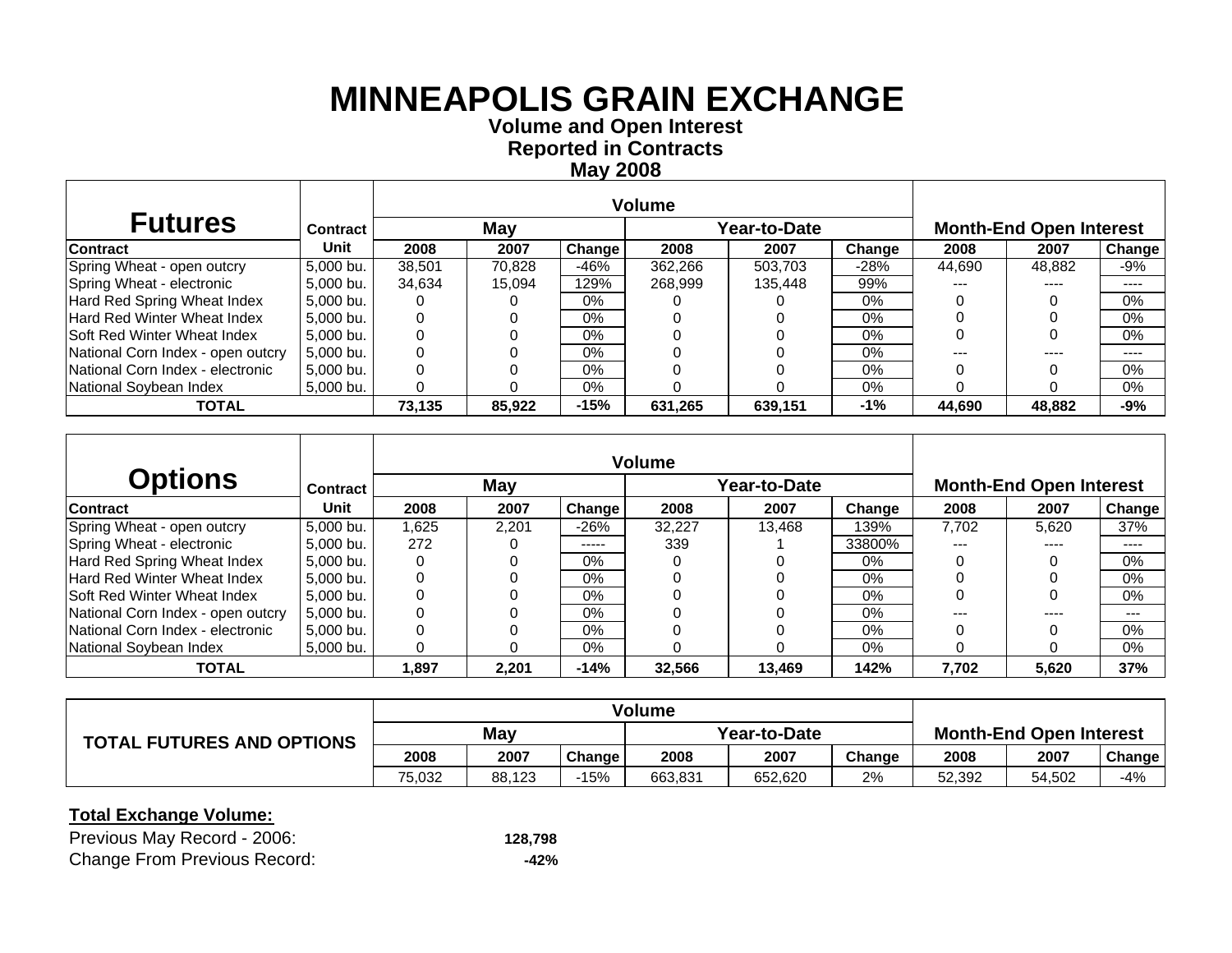**Volume and O pen Interest Re ported in Contracts June 2008**

| <b>Futures</b>                     | Contract  |         | June    |        |         | Year-to-Date |         |        | <b>Month-End Open Interest</b> |           |
|------------------------------------|-----------|---------|---------|--------|---------|--------------|---------|--------|--------------------------------|-----------|
| <b>Contract</b>                    | Unit      | 2008    | 2007    | Change | 2008    | 2007         | Change  | 2008   | 2007                           | Change    |
| Spring Wheat - open outcry         | 5,000 bu. | 48.997  | 134,552 | $-64%$ | 411,263 | 638.255      | $-36\%$ | 40,488 | 52.160                         | $-22%$    |
| Spring Wheat - electronic          | 5,000 bu. | 51,616  | 37,686  | 37%    | 320,615 | 173.134      | 85%     | ---    | ----                           | ----      |
| Hard Red Spring Wheat Index        | 5,000 bu. |         |         | $0\%$  |         |              | 0%      |        |                                | 0%        |
| <b>Hard Red Winter Wheat Index</b> | 5.000 bu. |         |         | $0\%$  |         |              | $0\%$   |        |                                | 0%        |
| <b>Soft Red Winter Wheat Index</b> | 5.000 bu. |         |         | $0\%$  |         |              | $0\%$   |        |                                | 0%        |
| National Corn Index - open outcry  | 5,000 bu. |         |         | $0\%$  |         |              | 0%      |        |                                | $- - - -$ |
| National Corn Index - electronic   | 5,000 bu. |         |         | $0\%$  |         |              | 0%      |        |                                | $0\%$     |
| National Soybean Index             | 5,000 bu. |         |         | 0%     |         |              | 0%      |        |                                | $0\%$     |
| <b>TOTAL</b>                       |           | 100,613 | 172,238 | $-42%$ | 731,878 | 811,389      | $-10%$  | 40,488 | 52,160                         | $-22%$    |

|                                    |             |       |       |         | <b>Volume</b> |                     |        |       |                                |         |
|------------------------------------|-------------|-------|-------|---------|---------------|---------------------|--------|-------|--------------------------------|---------|
| <b>Options</b>                     | Contract    |       | June  |         |               | <b>Year-to-Date</b> |        |       | <b>Month-End Open Interest</b> |         |
| <b>Contract</b>                    | <b>Unit</b> | 2008  | 2007  | Change  | 2008          | 2007                | Change | 2008  | 2007                           | Change  |
| Spring Wheat - open outcry         | 5,000 bu.   | 3.486 | 2.493 | 40%     | 35.713        | 15.961              | 124%   | 9,217 | 4.408                          | 109%    |
| Spring Wheat - electronic          | 5,000 bu.   | 101   |       | $- - -$ | 440           |                     | 43900% | ---   | ----                           | ----    |
| Hard Red Spring Wheat Index        | 5.000 bu.   |       |       | $0\%$   |               |                     | 0%     |       |                                | $0\%$   |
| <b>Hard Red Winter Wheat Index</b> | 5.000 bu.   |       |       | $0\%$   |               |                     | $0\%$  |       |                                | $0\%$   |
| <b>Soft Red Winter Wheat Index</b> | 5.000 bu.   |       |       | 0%      |               |                     | 0%     |       |                                | 0%      |
| National Corn Index - open outcry  | 5.000 bu.   |       |       | $0\%$   |               |                     | $0\%$  |       |                                | $- - -$ |
| National Corn Index - electronic   | 5,000 bu.   |       |       | $0\%$   |               |                     | $0\%$  |       |                                | $0\%$   |
| National Soybean Index             | 5,000 bu.   |       |       | 0%      |               |                     | $0\%$  |       |                                | $0\%$   |
| <b>TOTAL</b>                       |             | 3,587 | 2.493 | 44%     | 36,153        | 15,962              | 126%   | 9,217 | 4,408                          | 109%    |

|                                  | Volume  |         |               |              |         |        |                                |        |        |
|----------------------------------|---------|---------|---------------|--------------|---------|--------|--------------------------------|--------|--------|
| <b>TOTAL FUTURES AND OPTIONS</b> | June    |         |               | Year-to-Date |         |        | <b>Month-End Open Interest</b> |        |        |
|                                  | 2008    | 2007    | <b>Change</b> | 2008         | 2007    | Change | 2008                           | 2007   | Change |
|                                  | 104.200 | 174.731 | -40%          | 768,031      | 827,351 | $-7%$  | 49,705                         | 56,568 | 12%    |

| Previous June Record - 2007:        | 174.731 |
|-------------------------------------|---------|
| <b>Change From Previous Record:</b> | -40%    |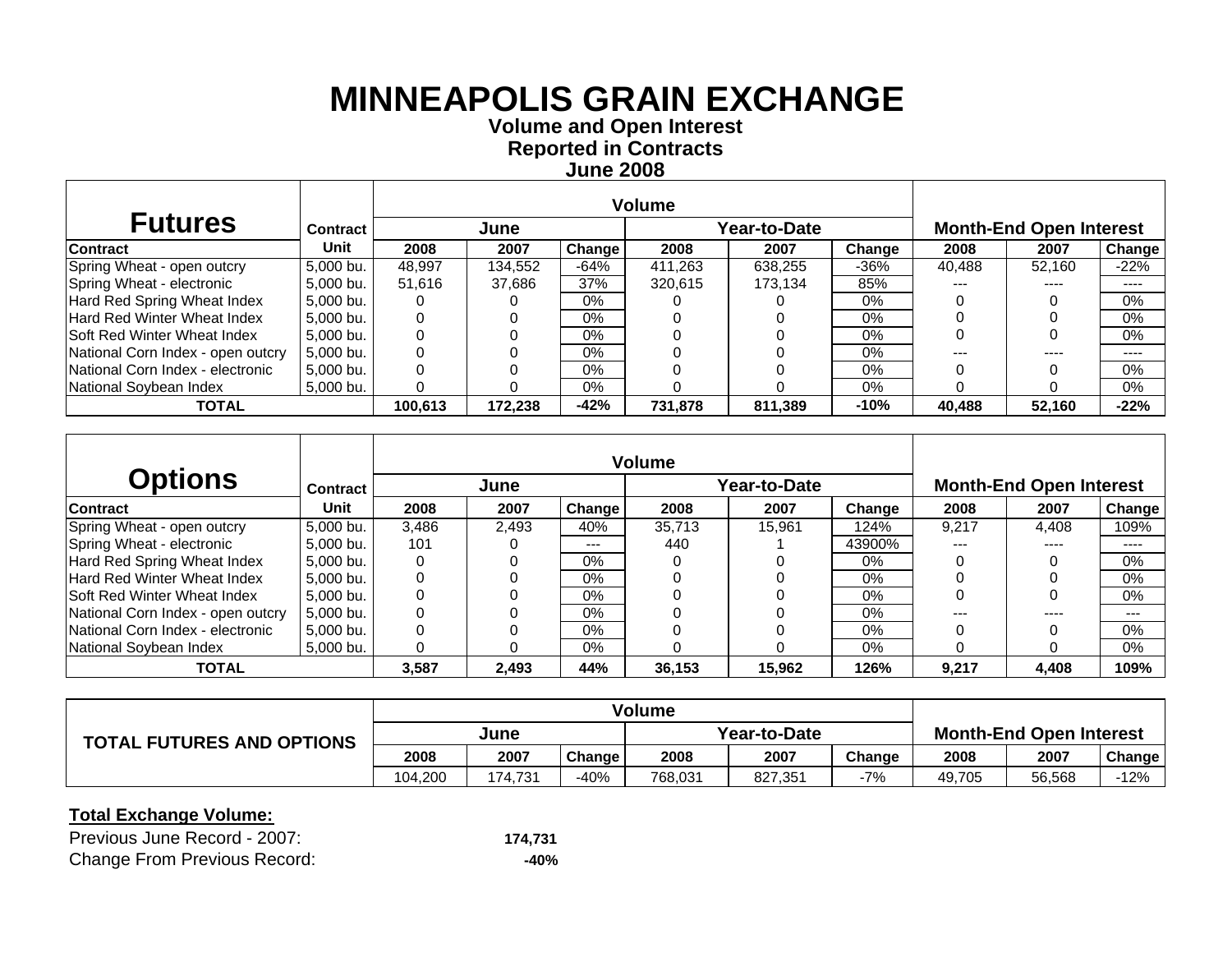**Volume and O pen Interest Re ported in Contracts Jul y 200 8**

| <b>Futures</b>                                  | <b>Contract</b> |        | July    |               |         | Year-to-Date |         |        | <b>Month-End Open Interest</b> |               |
|-------------------------------------------------|-----------------|--------|---------|---------------|---------|--------------|---------|--------|--------------------------------|---------------|
| <b>Contract</b>                                 | Unit            | 2008   | 2007    | <b>Change</b> | 2008    | 2007         | Change  | 2008   | 2007                           | <b>Change</b> |
| Spring Wheat - open outcry                      | 5,000 bu.       | 26.192 | 65.798  | $-60%$        | 359,422 | 616,588      | $-42%$  | 41.511 | 53.180                         | $-22%$        |
| Spring Wheat - electronic                       | 5,000 bu.       | 48,622 | 25,272  | 92%           | 369,237 | 198.406      | 86%     |        | ---                            | $---$         |
| Spring Wheat - EFP & EFR transactions 5,000 bu. |                 | 11.381 | 17.277  | $-34%$        | 89.414  | 104.742      | $-15%$  | ---    | ---                            | $--$          |
| Hard Red Spring Wheat Index                     | 5.000 bu.       |        |         | $0\%$         |         |              | $0\%$   |        |                                | 0%            |
| Hard Red Winter Wheat Index                     | 5.000 bu.       |        |         | 0%            |         |              | $0\%$   |        |                                | 0%            |
| Soft Red Winter Wheat Index                     | 5.000 bu.       |        |         | $0\%$         |         |              | $0\%$   |        |                                | 0%            |
| National Corn Index - open outcry               | 5.000 bu.       |        |         | 0%            |         |              | $0\%$   |        | ---                            | $---$         |
| National Corn Index - electronic                | 5.000 bu.       |        |         | $-100%$       |         |              | $-100%$ |        |                                | $-100%$       |
| National Sovbean Index                          | 5.000 bu.       |        |         | $0\%$         |         |              | $0\%$   |        |                                | 0%            |
| <b>TOTAL</b>                                    |                 | 86.195 | 108.351 | $-20%$        | 818,073 | 919.740      | $-11%$  | 41.511 | 53.182                         | $-22%$        |

|                                    |                 |       |       |        | <b>Volume</b> |              |        |        |                                |        |
|------------------------------------|-----------------|-------|-------|--------|---------------|--------------|--------|--------|--------------------------------|--------|
| <b>Options</b>                     | <b>Contract</b> |       | July  |        |               | Year-to-Date |        |        | <b>Month-End Open Interest</b> |        |
| <b>Contract</b>                    | Unit            | 2008  | 2007  | Change | 2008          | 2007         | Change | 2008   | 2007                           | Change |
| Spring Wheat - open outcry         | 5.000 bu.       | 3.288 | 2.003 | 64%    | 39.001        | 17.964       | 117%   | 10.394 | 5.481                          | 90%    |
| Spring Wheat - electronic          | 5,000 bu.       | 85    |       | ---    | 525           |              | 52400% | ---    | $---$                          | $---$  |
| Hard Red Spring Wheat Index        | 5.000 bu.       |       |       | $0\%$  |               |              | $0\%$  |        |                                | $0\%$  |
| Hard Red Winter Wheat Index        | 5.000 bu.       |       |       | $0\%$  |               |              | 0%     |        |                                | 0%     |
| <b>Soft Red Winter Wheat Index</b> | 5.000 bu.       |       |       | $0\%$  |               |              | $0\%$  |        |                                | 0%     |
| National Corn Index - open outcry  | 5.000 bu.       |       |       | $0\%$  |               |              | 0%     | ---    | $---$                          | $--$   |
| National Corn Index - electronic   | 5,000 bu.       |       |       | $0\%$  |               |              | $0\%$  |        |                                | 0%     |
| National Soybean Index             | 5.000 bu.       |       |       | $0\%$  |               |              | $0\%$  |        |                                | 0%     |
| <b>TOTAL</b>                       |                 | 3,373 | 2,003 | 68%    | 39,526        | 17,965       | 120%   | 10.394 | 5,481                          | 90%    |

|                                  |        |         |        | Volume       |         |        |                                |        |        |
|----------------------------------|--------|---------|--------|--------------|---------|--------|--------------------------------|--------|--------|
| <b>TOTAL FUTURES AND OPTIONS</b> | July   |         |        | Year-to-Date |         |        | <b>Month-End Open Interest</b> |        |        |
|                                  | 2008   | 2007    | Change | 2008         | 2007    | Change | 2008                           | 2007   | Change |
|                                  | 89.568 | 110,354 | -19%   | 857.599      | 937,705 | -9%    | 51.905                         | 58.663 | 12%    |

| Previous July Record - 2006:        | 174.827 |
|-------------------------------------|---------|
| <b>Change From Previous Record:</b> | -49%    |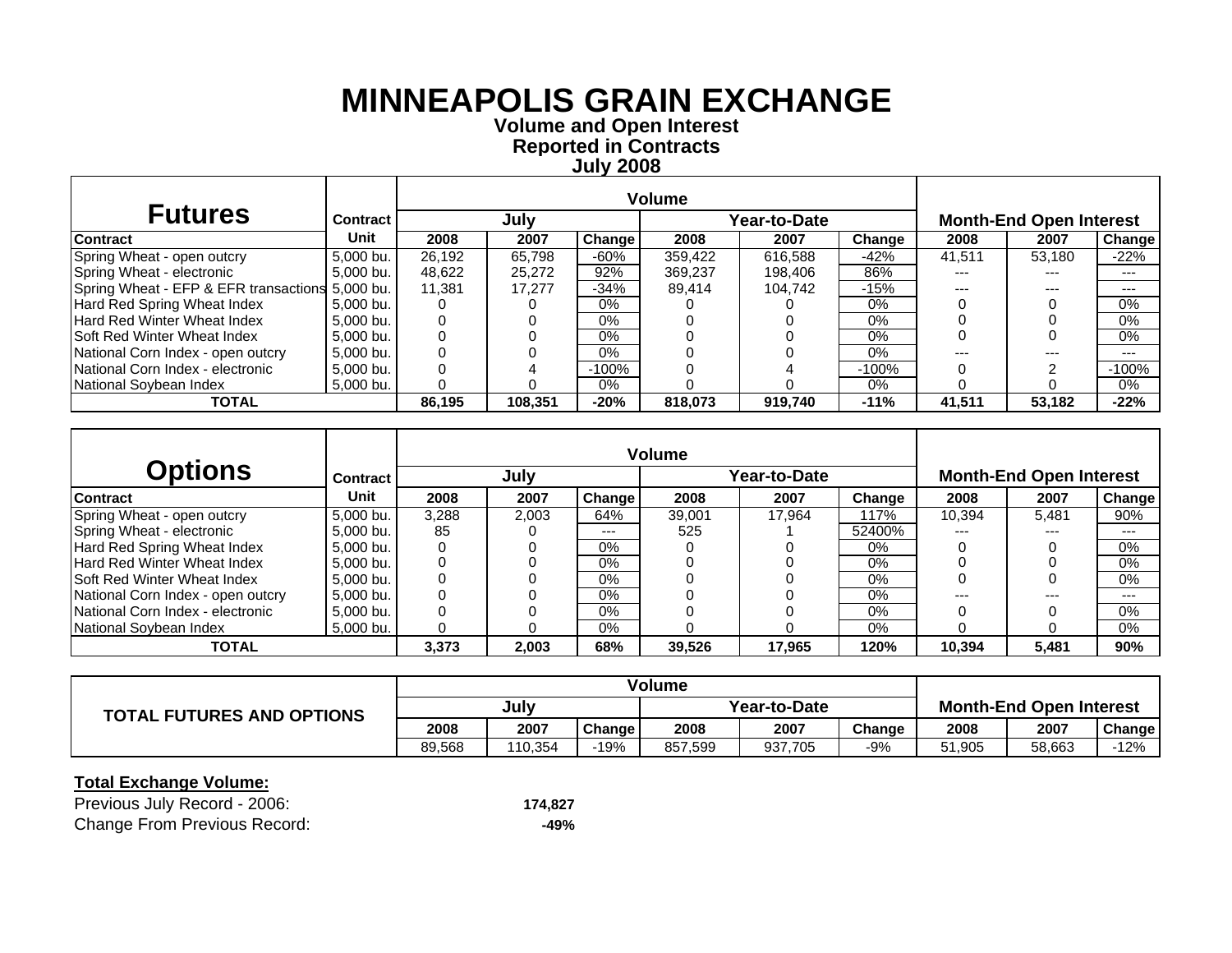**Volume and O pen Interest Re ported in Contracts A u gust 200 8**

| <b>Futures</b>                                  | <b>Contract</b> |         | <b>August</b> |         |         | Year-to-Date |         |        | <b>Month-End Open Interest</b> |               |
|-------------------------------------------------|-----------------|---------|---------------|---------|---------|--------------|---------|--------|--------------------------------|---------------|
| <b>Contract</b>                                 | Unit            | 2008    | 2007          | Change  | 2008    | 2007         | Change  | 2008   | 2007                           | <b>Change</b> |
| Spring Wheat - open outcry                      | 5,000 bu.       | 45.187  | 133,974       | $-66%$  | 404,609 | 750,562      | $-46%$  | 36,327 | 59.146                         | $-39%$        |
| Spring Wheat - electronic                       | 5,000 bu.       | 80.000  | 50.733        | 58%     | 449.237 | 249.139      | 80%     |        | ---                            | ---           |
| Spring Wheat - EFP & EFR transactions 5,000 bu. |                 | 26,818  | 28.624        | $-6%$   | 116.232 | 133.366      | $-13%$  |        | ---                            | ---           |
| Hard Red Spring Wheat Index                     | 5.000 bu.       |         |               | $-100%$ |         |              | $-100%$ |        |                                | $-100%$       |
| Hard Red Winter Wheat Index                     | 5.000 bu.       |         |               | $-100%$ |         |              | $-100%$ |        |                                | $-100%$       |
| Soft Red Winter Wheat Index                     | 5.000 bu.       |         |               | $0\%$   |         |              | $0\%$   |        |                                | 0%            |
| National Corn Index - open outcry               | 5.000 bu.       |         |               | $0\%$   |         |              | $0\%$   |        | ----                           | ---           |
| National Corn Index - electronic                | 5,000 bu.       |         | 14            | $-100%$ |         | 18           | $-100%$ |        | 11                             | $-100%$       |
| National Soybean Index                          | 5,000 bu.       |         |               | 0%      |         |              | $0\%$   |        |                                | 0%            |
| <b>TOTAL</b>                                    |                 | 152.005 | 213.353       | $-29%$  | 970.078 | 1,133,093    | $-14%$  | 36.327 | 59.165                         | $-39%$        |

|                                    |                 |       |               |        | <b>Volume</b> |              |        |       |                                |        |
|------------------------------------|-----------------|-------|---------------|--------|---------------|--------------|--------|-------|--------------------------------|--------|
| <b>Options</b>                     | <b>Contract</b> |       | <b>August</b> |        |               | Year-to-Date |        |       | <b>Month-End Open Interest</b> |        |
| <b>Contract</b>                    | Unit            | 2008  | 2007          | Change | 2008          | 2007         | Change | 2008  | 2007                           | Change |
| Spring Wheat - open outcry         | 5.000 bu.       | 2.321 | 3.240         | $-28%$ | 41.322        | 21.204       | 95%    | 4.703 | 2.356                          | 100%   |
| Spring Wheat - electronic          | 5,000 bu.       |       |               | ---    | 530           |              | 52900% | ---   | ----                           | $---$  |
| Hard Red Spring Wheat Index        | 5.000 bu.       |       |               | $0\%$  |               |              | $0\%$  |       |                                | $0\%$  |
| Hard Red Winter Wheat Index        | 5.000 bu.       |       |               | $0\%$  |               |              | 0%     |       |                                | 0%     |
| <b>Soft Red Winter Wheat Index</b> | 5.000 bu.       |       |               | $0\%$  |               |              | $0\%$  |       |                                | 0%     |
| National Corn Index - open outcry  | 5.000 bu.       |       |               | $0\%$  |               |              | 0%     | ---   | ----                           | $--$   |
| National Corn Index - electronic   | 5,000 bu.       |       |               | $0\%$  |               |              | $0\%$  |       |                                | 0%     |
| National Soybean Index             | 5.000 bu.       |       |               | $0\%$  |               |              | $0\%$  |       |                                | 0%     |
| <b>TOTAL</b>                       |                 | 2,326 | 3,240         | $-28%$ | 41,852        | 21,205       | 97%    | 4,703 | 2,356                          | 100%   |

|                                  | Volume  |         |               |              |          |        |                                |        |        |
|----------------------------------|---------|---------|---------------|--------------|----------|--------|--------------------------------|--------|--------|
| <b>TOTAL FUTURES AND OPTIONS</b> | Auaust  |         |               | Year-to-Date |          |        | <b>Month-End Open Interest</b> |        |        |
|                                  | 2008    | 2007    | <b>Change</b> | 2008         | 2007     | Change | 2008                           | 2007   | Change |
|                                  | 154.331 | 216,593 | -29%          | .011.930     | .154,298 | $-12%$ | 41,030                         | 61.521 | $-33%$ |

| Previous August Record - 2007:      | 216,593 |
|-------------------------------------|---------|
| <b>Change From Previous Record:</b> | -29%    |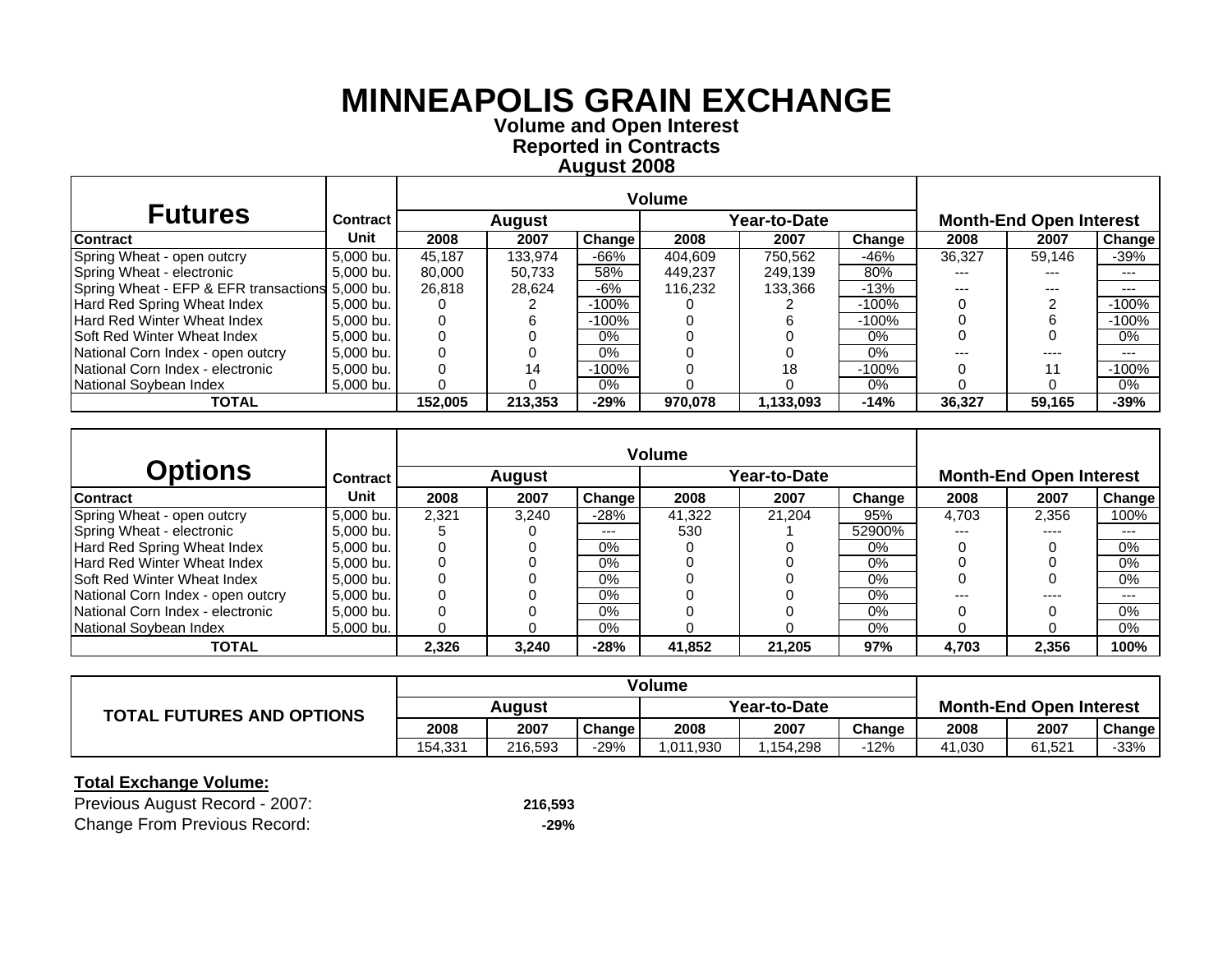**Volume and O pen Interest Re ported in Contracts Se ptember 200 8**

|                                                 |                 |         |                  |          | Volume    |              |         |        |                                |         |
|-------------------------------------------------|-----------------|---------|------------------|----------|-----------|--------------|---------|--------|--------------------------------|---------|
| <b>Futures</b>                                  | <b>Contract</b> |         | <b>September</b> |          |           | Year-to-Date |         |        | <b>Month-End Open Interest</b> |         |
| <b>Contract</b>                                 | Unit            | 2008    | 2007             | Change I | 2008      | 2007         | Change  | 2008   | 2007                           | Change  |
| Spring Wheat - open outcry                      | 5,000 bu.       | 27.862  | 98.334           | $-72%$   | 432.471   | 848,896      | $-49%$  | 38,316 | 70.700                         | -46%    |
| Spring Wheat - electronic                       | 5,000 bu.       | 64,061  | 34,239           | 87%      | 513.298   | 283,378      | 81%     |        | ---                            | ---     |
| Spring Wheat - EFP & EFR transactions 5,000 bu. |                 | 16.752  | 25.224           | $-34%$   | 132,984   | 158.590      | $-16%$  | ---    | ---                            | ---     |
| Hard Red Spring Wheat Index                     | 5,000 bu.       |         |                  | $0\%$    |           |              | -100%   |        |                                | $-100%$ |
| Hard Red Winter Wheat Index                     | 5,000 bu.       |         |                  | 0%       |           |              | $-100%$ |        |                                | $-100%$ |
| <b>Soft Red Winter Wheat Index</b>              | 5.000 bu.       |         |                  | 0%       |           |              | 0%      |        |                                | 0%      |
| National Corn Index - open outcry               | 5.000 bu.       |         |                  | 0%       |           |              | $0\%$   |        | ----                           | ---     |
| National Corn Index - electronic                | 5,000 bu.       |         | 8                | $-100%$  |           | 26           | $-100%$ |        | 19                             | $-100%$ |
| National Soybean Index                          | 5,000 bu.       |         | 16               | $-100%$  |           | 16           | $-100%$ |        | 16                             | $-100%$ |
| <b>TOTAL</b>                                    |                 | 108.675 | 157.821          | $-31%$   | 1,078,753 | 1,290,914    | $-16%$  | 38,316 | 70.743                         | -46%    |

|                                     |                 |       |                  |        | <b>Volume</b> |              |        |       |                                |         |
|-------------------------------------|-----------------|-------|------------------|--------|---------------|--------------|--------|-------|--------------------------------|---------|
| <b>Options</b>                      | <b>Contract</b> |       | <b>September</b> |        |               | Year-to-Date |        |       | <b>Month-End Open Interest</b> |         |
| <b>Contract</b>                     | Unit            | 2008  | 2007             | Change | 2008          | 2007         | Change | 2008  | 2007                           | Change  |
| Spring Wheat - open outcry          | 5.000 bu.       | 2.693 | 3.956            | $-32%$ | 44.015        | 25.160       | 75%    | 4.847 | 5.290                          | $-8%$   |
| Spring Wheat - electronic           | 5,000 bu.       | 13    |                  | ---    | 543           |              | 54200% | ---   | $- - - -$                      | $- - -$ |
| Hard Red Spring Wheat Index         | 5.000 bu.       |       |                  | $0\%$  |               |              | 0%     |       |                                | 0%      |
| Hard Red Winter Wheat Index         | 5.000 bu.       |       |                  | $0\%$  |               |              | $0\%$  |       |                                | 0%      |
| <b>ISoft Red Winter Wheat Index</b> | 5.000 bu.       |       |                  | $0\%$  |               |              | $0\%$  |       |                                | 0%      |
| National Corn Index - open outcry   | 5.000 bu.       |       |                  | $0\%$  |               |              | $0\%$  | ---   | ----                           | $- - -$ |
| National Corn Index - electronic    | 5,000 bu.       |       |                  | $0\%$  |               |              | $0\%$  |       |                                | 0%      |
| National Soybean Index              | 5.000 bu.       |       |                  | $0\%$  |               |              | $0\%$  |       |                                | 0%      |
| <b>TOTAL</b>                        |                 | 2.706 | 3,956            | $-32%$ | 44.558        | 25,161       | 77%    | 4,847 | 5,290                          | -8%     |

|                                  | Volume           |              |        |              |          |        |                                |        |        |
|----------------------------------|------------------|--------------|--------|--------------|----------|--------|--------------------------------|--------|--------|
| <b>TOTAL FUTURES AND OPTIONS</b> | <b>September</b> |              |        | Year-to-Date |          |        | <b>Month-End Open Interest</b> |        |        |
|                                  | 2008             | 2007         | Change | 2008         | 2007     | Change | 2008                           | 2007   | Change |
|                                  | 111.381          | 161.<br>.777 | -31%   | .123.311     | .316,075 | -15%   | 43,163                         | 76,033 | -43%   |

| Previous September - 2002:          | 162.596 |
|-------------------------------------|---------|
| <b>Change From Previous Record:</b> | $-31%$  |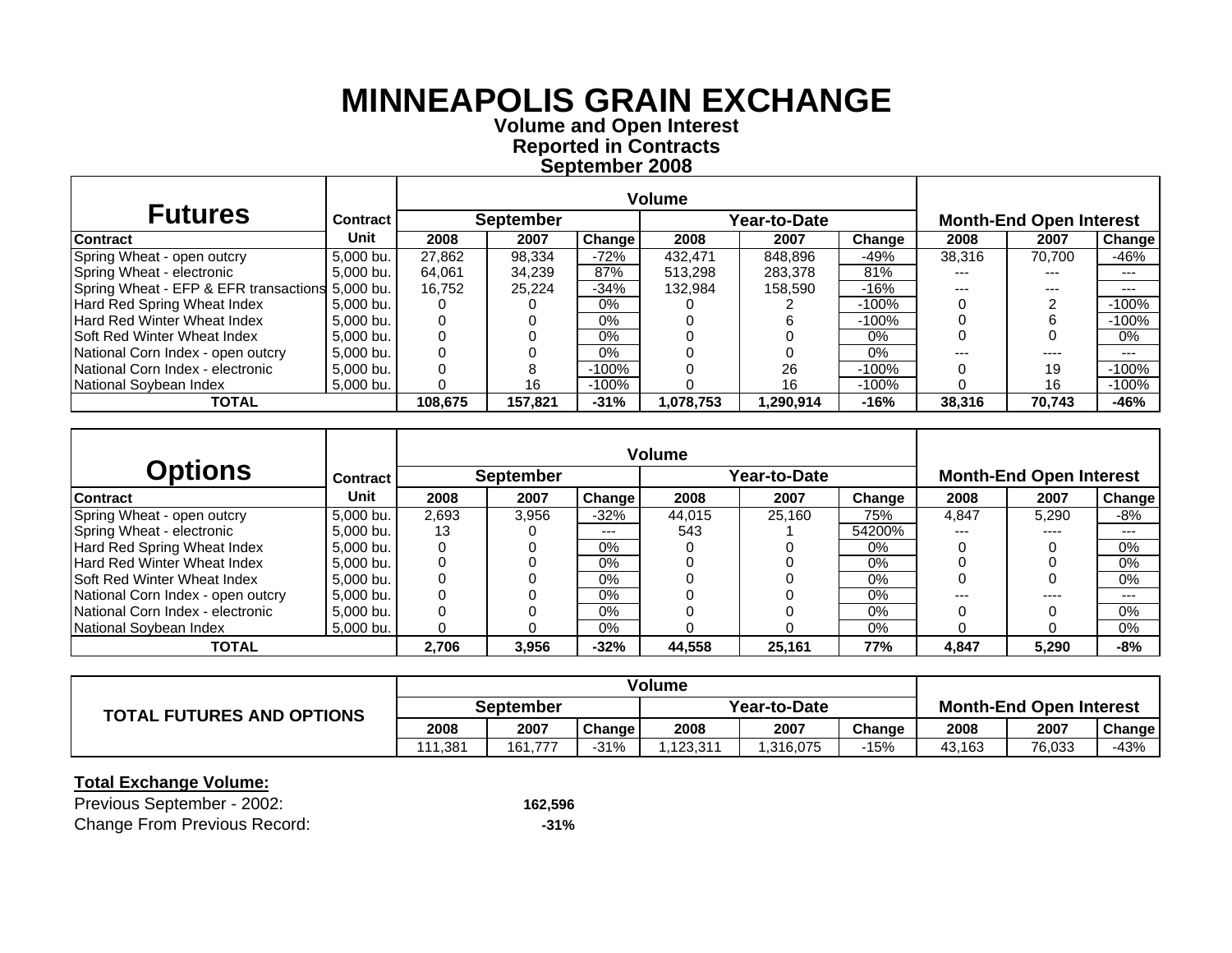**Volume and O pen Interest Re ported in Contracts October 200 8**

| <b>Futures</b>                                  | <b>Contract</b> |         | October |               |            | <b>Calendar Year-to-Date</b> |         |        | <b>Month-End Open Interest</b> |         |
|-------------------------------------------------|-----------------|---------|---------|---------------|------------|------------------------------|---------|--------|--------------------------------|---------|
| Contract                                        | Unit            | 2008    | 2007    | <b>Change</b> | 2008       | 2007                         | Change  | 2008   | 2007                           | Change  |
| Spring Wheat - open outcry                      | 5,000 bu.       | 23,978  | 115.194 | $-79%$        | 456,449    | 964,090                      | $-53%$  | 33.621 | 67.195                         | -50%    |
| Spring Wheat - electronic                       | 5,000 bu.       | 82.885  | 61.833  | 34%           | 596.183    | 345.211                      | 73%     | ---    | ---                            | $--$    |
| Spring Wheat - EFP & EFR transactions 5,000 bu. |                 | 16.956  | 19.678  | $-14%$        | 149.940    | 178.268                      | $-16%$  | ---    | ---                            | $---$   |
| Hard Red Spring Wheat Index                     | 5,000 bu.       |         | 29      | $-100%$       |            | 31                           | $-100%$ |        | 15                             | $-100%$ |
| <b>Hard Red Winter Wheat Index</b>              | 5.000 bu.       | 25      |         | 1150%         | 25         |                              | 213%    | 25     |                                | 317%    |
| <b>Soft Red Winter Wheat Index</b>              | 5.000 bu.       |         |         | $0\%$         |            |                              | $0\%$   |        |                                | 0%      |
| National Corn Index - open outcry               | 5.000 bu.       |         |         | $0\%$         |            |                              | $0\%$   |        | ---                            | $---$   |
| National Corn Index - electronic                | 5.000 bu.       |         |         | $-100%$       |            | 29                           | $-100%$ |        | 16                             | $-100%$ |
| National Sovbean Index                          | 5.000 bu.       |         | 20      | $-100%$       |            | 36                           | $-100%$ |        | 16                             | $-100%$ |
| <b>TOTAL</b>                                    |                 | 123.844 | 196.759 | $-37%$        | 202,597. ا | .487,673                     | $-19%$  | 33.646 | 67,248                         | $-50%$  |

|                                    |                 |       |                |        | <b>Volume</b> |                              |        |       |                                |        |
|------------------------------------|-----------------|-------|----------------|--------|---------------|------------------------------|--------|-------|--------------------------------|--------|
| <b>Options</b>                     | <b>Contract</b> |       | <b>October</b> |        |               | <b>Calendar Year-to-Date</b> |        |       | <b>Month-End Open Interest</b> |        |
| <b>Contract</b>                    | Unit            | 2008  | 2007           | Change | 2008          | 2007                         | Change | 2008  | 2007                           | Change |
| Spring Wheat - open outcry         | 5.000 bu.       | 1.555 | 3.689          | $-58%$ | 45.570        | 28.849                       | 58%    | 5.625 | 7.161                          | $-21%$ |
| Spring Wheat - electronic          | 5,000 bu.       | 21    |                | ---    | 564           |                              | 56300% | ---   | $---$                          | $---$  |
| Hard Red Spring Wheat Index        | 5.000 bu.       |       |                | $0\%$  |               |                              | $0\%$  |       |                                | $0\%$  |
| Hard Red Winter Wheat Index        | 5.000 bu.       |       |                | $0\%$  |               |                              | $0\%$  |       |                                | 0%     |
| <b>Soft Red Winter Wheat Index</b> | 5.000 bu.       |       |                | $0\%$  |               |                              | $0\%$  |       |                                | 0%     |
| National Corn Index - open outcry  | 5.000 bu.       |       |                | $0\%$  |               |                              | 0%     | ---   | $---$                          | $--$   |
| National Corn Index - electronic   | 5,000 bu.       |       |                | $0\%$  |               |                              | $0\%$  |       |                                | 0%     |
| National Soybean Index             | 5.000 bu.       |       |                | $0\%$  |               |                              | $0\%$  |       |                                | 0%     |
| <b>TOTAL</b>                       |                 | 1,576 | 3,689          | $-57%$ | 46,134        | 28,850                       | 60%    | 5,625 | 7,161                          | $-21%$ |

|                                  | Volume  |         |        |                              |          |        |                                |        |        |
|----------------------------------|---------|---------|--------|------------------------------|----------|--------|--------------------------------|--------|--------|
| <b>TOTAL FUTURES AND OPTIONS</b> | October |         |        | <b>Calendar Year-to-Date</b> |          |        | <b>Month-End Open Interest</b> |        |        |
|                                  | 2008    | 2007    | Change | 2008                         | 2007     | Change | 2008                           | 2007   | Change |
|                                  | 125.420 | 200.448 | $-37%$ | .248.731                     | .516,523 | -18%   | 39,271                         | 74.409 | $-47%$ |

| Previous October - 2007:            | 200,448 |
|-------------------------------------|---------|
| <b>Change From Previous Record:</b> | -37%    |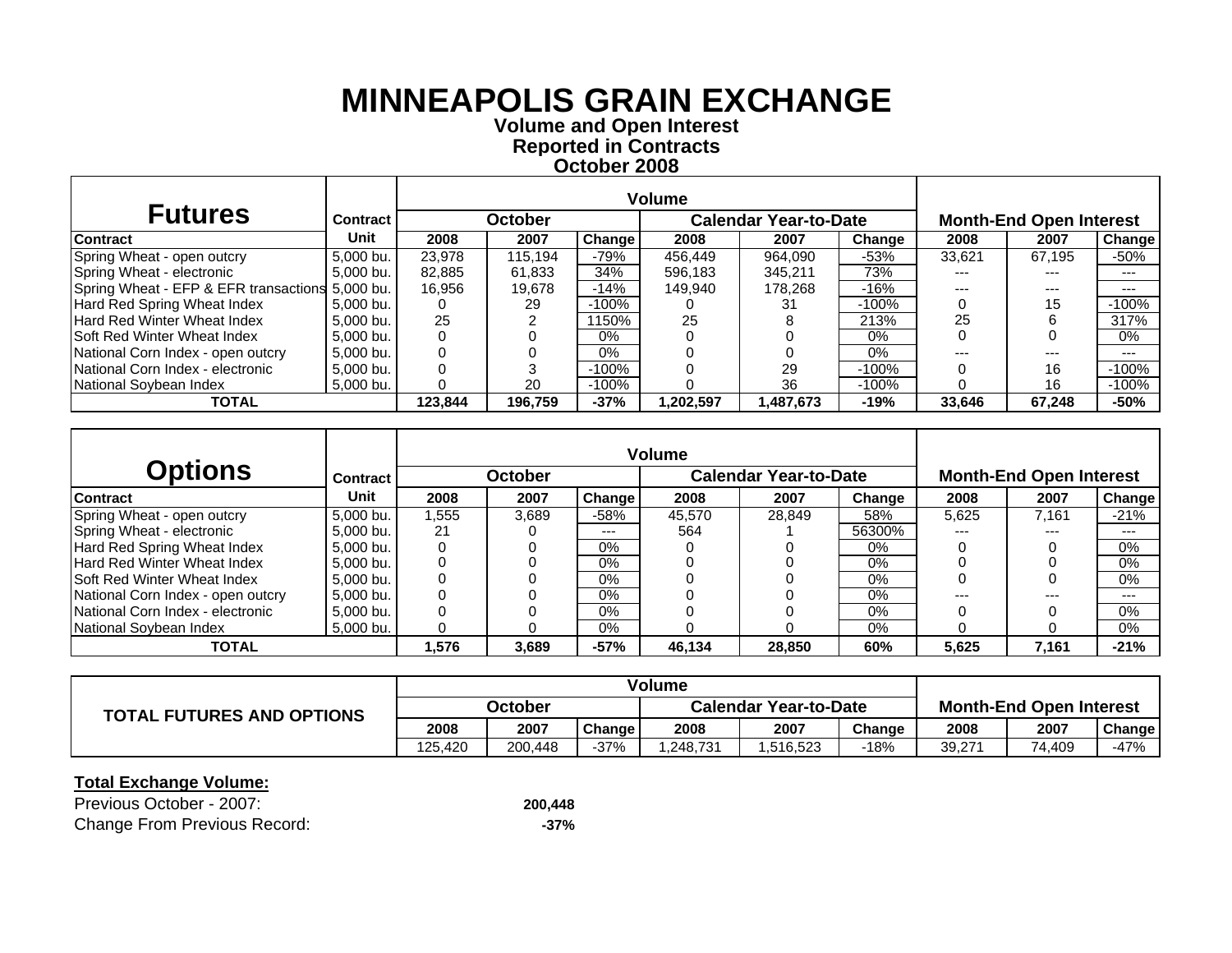**Volume and O pen Interest Re ported in Contracts November 200 8**

| <b>Futures</b>                                  | <b>Contract</b> |        | <b>November</b> |         | <b>Calendar Year-to-Date</b> |           |          | <b>Month-End Open Interest</b> |        |         |
|-------------------------------------------------|-----------------|--------|-----------------|---------|------------------------------|-----------|----------|--------------------------------|--------|---------|
| Contract                                        | Unit            | 2008   | 2007            | Change  | 2008                         | 2007      | Change   | 2008                           | 2007   | Change  |
| Spring Wheat - open outcry                      | 5,000 bu.       | 15.161 | 88.948          | $-83%$  | 471.610                      | 1,053,038 | $-55%$   | 27.808                         | 62.640 | -56%    |
| Spring Wheat - electronic                       | 5,000 bu.       | 59,927 | 65.605          | -9%     | 656.110                      | 410.816   | 60%      |                                | ---    | $---$   |
| Spring Wheat - EFP & EFR transactions 5,000 bu. |                 | 9,660  | 22.730          | $-58%$  | 159,600                      | 200.998   | $-21%$   |                                | ---    | $---$   |
| Hard Red Spring Wheat Index                     | 5.000 bu.       |        | 23              | $-100%$ |                              | 54        | $-100\%$ |                                | 12     | $-100%$ |
| Hard Red Winter Wheat Index                     | 5.000 bu.       |        |                 | $0\%$   | 25                           |           | 213%     | 25                             |        | 317%    |
| <b>Soft Red Winter Wheat Index</b>              | 5.000 bu.       |        |                 | 0%      |                              |           | $0\%$    |                                |        | 0%      |
| National Corn Index - open outcry               | 5,000 bu.       |        |                 | 0%      |                              |           | $0\%$    |                                | ---    | $---$   |
| National Corn Index - electronic                | 5,000 bu.       |        |                 | $0\%$   |                              | 29        | $-100\%$ |                                | ี      | $-100%$ |
| National Soybean Index                          | 5,000 bu.       |        | 16              | $-100%$ |                              | 52        | $-100\%$ |                                |        | 0%      |
| <b>TOTAL</b>                                    |                 | 84.748 | 177.322         | $-52%$  | .287.345                     | 1,664,995 | $-23%$   | 27.833                         | 62.664 | $-56%$  |

|                                    |                 |      |                 |        | <b>Volume</b> |                              |        |       |                                |        |
|------------------------------------|-----------------|------|-----------------|--------|---------------|------------------------------|--------|-------|--------------------------------|--------|
| <b>Options</b>                     | <b>Contract</b> |      | <b>November</b> |        |               | <b>Calendar Year-to-Date</b> |        |       | <b>Month-End Open Interest</b> |        |
| <b>Contract</b>                    | Unit            | 2008 | 2007            | Change | 2008          | 2007                         | Change | 2008  | 2007                           | Change |
| Spring Wheat - open outcry         | 5.000 bu.       | 464  | 2.164           | $-79%$ | 46.034        | 31.013                       | 48%    | 2.270 | 3.385                          | $-33%$ |
| Spring Wheat - electronic          | 5,000 bu.       |      |                 | ---    | 568           |                              | 56700% | ---   | ---                            | $--$   |
| Hard Red Spring Wheat Index        | 5.000 bu.       |      |                 | $0\%$  |               |                              | $0\%$  |       |                                | 0%     |
| Hard Red Winter Wheat Index        | 5.000 bu.       |      |                 | $0\%$  |               |                              | $0\%$  |       |                                | 0%     |
| <b>Soft Red Winter Wheat Index</b> | 5.000 bu.       |      |                 | $0\%$  |               |                              | $0\%$  |       |                                | 0%     |
| National Corn Index - open outcry  | 5.000 bu.       |      |                 | $0\%$  |               |                              | 0%     | ---   | $- - -$                        | $-- -$ |
| National Corn Index - electronic   | 5,000 bu.       |      |                 | $0\%$  |               |                              | $0\%$  |       |                                | 0%     |
| National Soybean Index             | 5.000 bu.       |      |                 | $0\%$  |               |                              | $0\%$  |       |                                | 0%     |
| <b>TOTAL</b>                       |                 | 468  | 2,164           | $-78%$ | 46,602        | 31,014                       | 50%    | 2,270 | 3,385                          | $-33%$ |

|                                  | <b>Volume</b>   |         |        |                              |          |        |                                |        |        |
|----------------------------------|-----------------|---------|--------|------------------------------|----------|--------|--------------------------------|--------|--------|
| <b>TOTAL FUTURES AND OPTIONS</b> | <b>November</b> |         |        | <b>Calendar Year-to-Date</b> |          |        | <b>Month-End Open Interest</b> |        |        |
|                                  | 2008            | 2007    | Change | 2008                         | 2007     | Change | 2008                           | 2007   | Change |
|                                  | 85.216          | 179.486 | -53%   | .333.947                     | .696,009 | $-21%$ | 30,103                         | 66,049 | -54%   |

| Previous November - 2007:           | 179.486 |
|-------------------------------------|---------|
| <b>Change From Previous Record:</b> | -53%    |